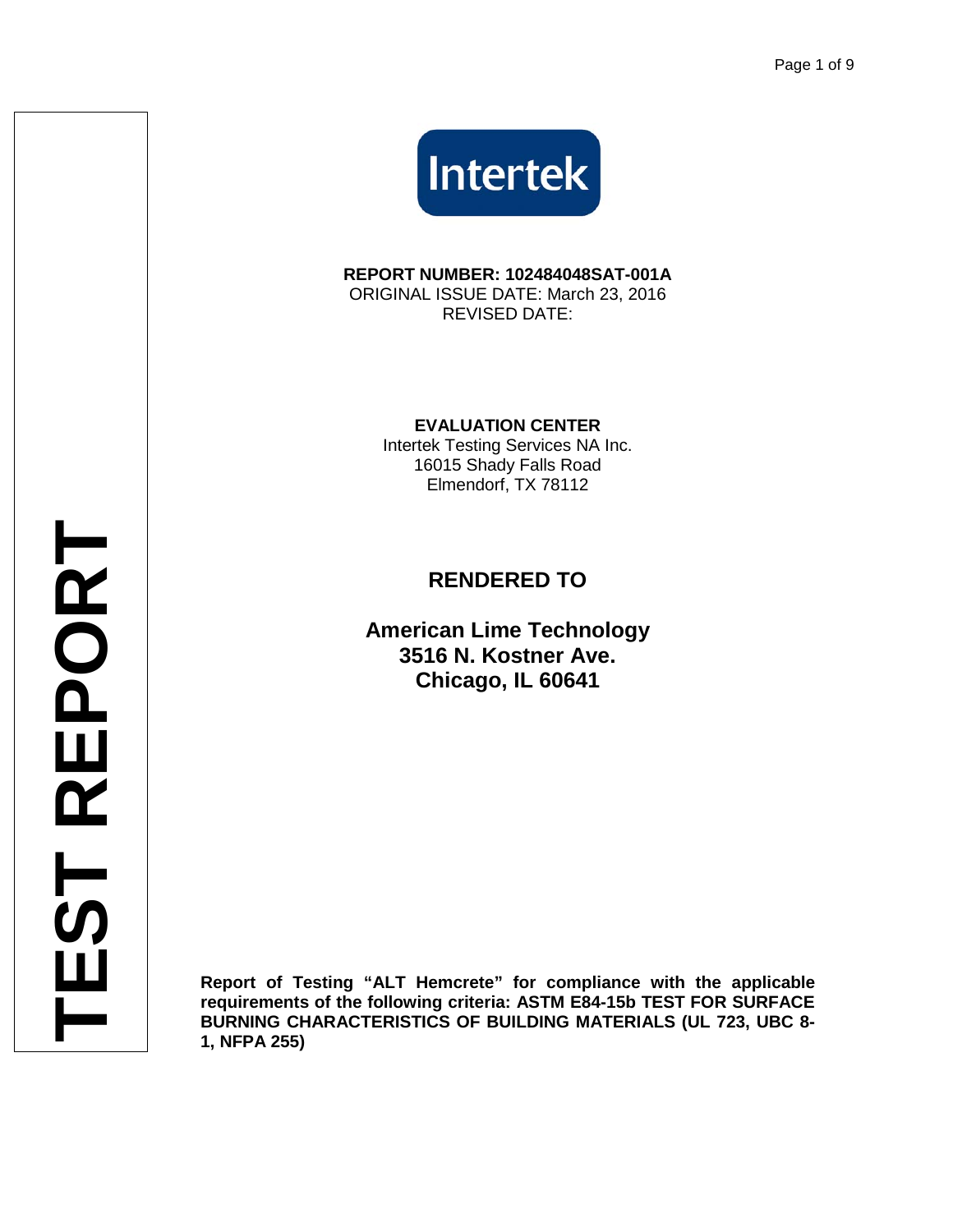#### **ABSTRACT**

|                       | Specimen I.D. "ALT Hemcrete"                                                                                  |  |  |  |  |  |  |
|-----------------------|---------------------------------------------------------------------------------------------------------------|--|--|--|--|--|--|
| <b>Test Standard:</b> | ASTM E84-15b TEST FOR SURFACE BURNING<br>CHARACTERISTICS OF BUILDING MATERIALS (UL<br>723, UBC 8-1, NFPA 255) |  |  |  |  |  |  |
| Test Date:            | March 15, 2016                                                                                                |  |  |  |  |  |  |
| Client:               | American Lime Technology                                                                                      |  |  |  |  |  |  |
| <b>Test Results:</b>  | <b>FLAME SPREAD INDEX</b><br>0<br><b>SMOKE DEVELOPED INDEX</b><br>0                                           |  |  |  |  |  |  |

This report is for the exclusive use of Intertek's Client and is provided pursuant to the agreement between Intertek and its Client. Intertek's responsibility and liability are limited to the terms and conditions of the agreement. Intertek assumes no liability to any party, other than to the Client in accordance with the agreement, for any loss, expense or damage occasioned by the use of the report. Only the Client is authorized to copy or distribute this report and then only in its entirety. Any use of Intertek name or one of its marks for the sale or advertisement of the tested material, product or service must first be approved in writing by Intertek. The observations and test results in this report are relevant only to the sample tested. This report by itself does not imply that the material, product, or service is or has ever been under an Intertek certification program.

Joseph Martinez Technician III

Reviewed and approved:

Servando Romo Project Engineer

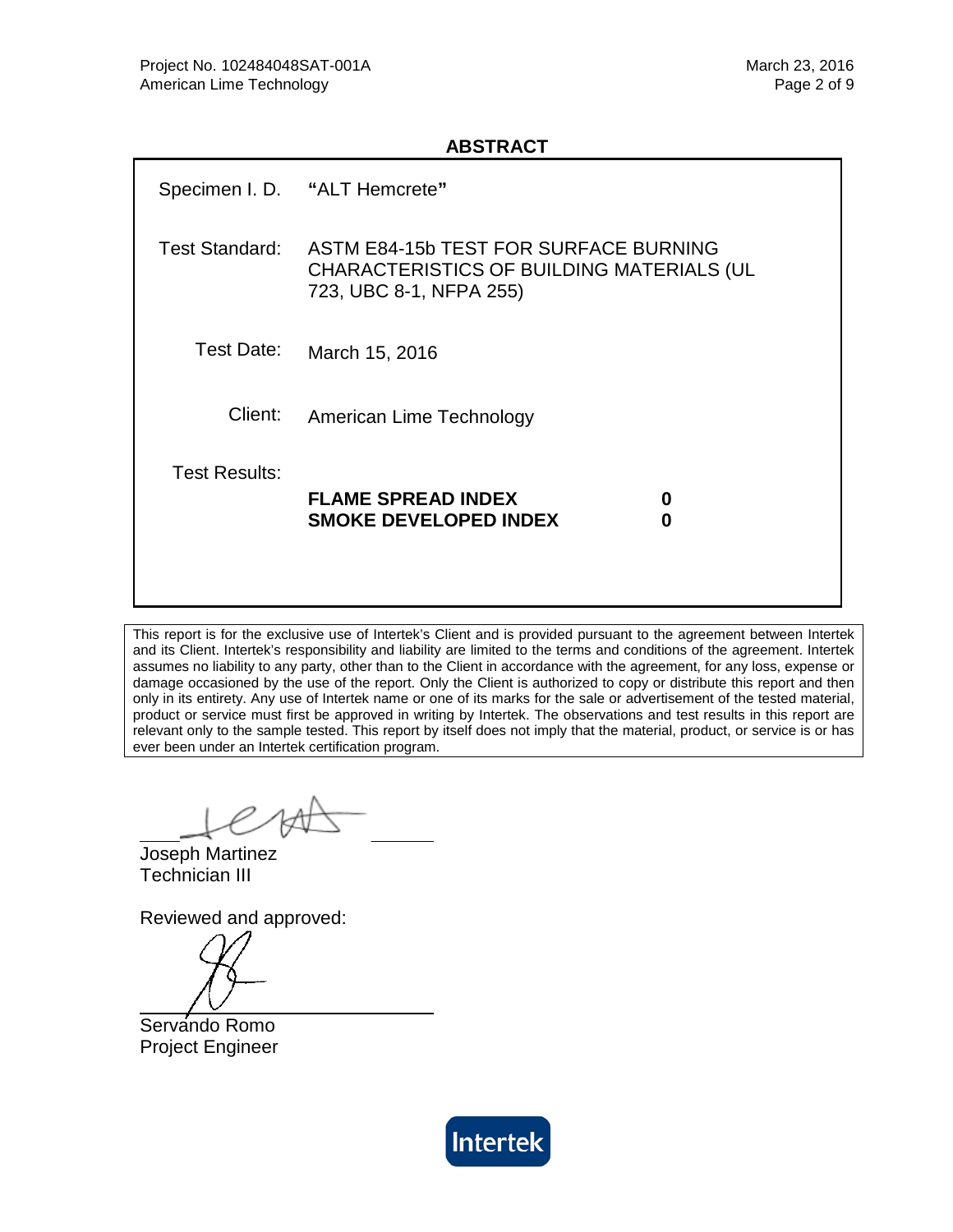## **I. INTRODUCTION**

This report describes the results of the ASTM E84-15b TEST FOR SURFACE BURNING CHARACTERISTICS OF BUILDING MATERIALS a method for determining the comparative surface burning behavior of building materials. This test is applicable to exposed surfaces, such as ceilings or walls, provided that the material or assembly of materials, by its own structural quality or the manner in which it is tested and intended for use, is capable of supporting itself in position or being supported during the test period.

The purpose of the method is to determine the relative burning behavior of the material by observing the flame spread along the specimen. Flame spread and smoke density developed are reported, however, there is not necessarily a relationship between these two measurements.

"The use of supporting materials on the underside of the test specimen may lower the flame spread index from that which might be obtained if the specimen could be tested without such support... This method may not be appropriate for obtaining comparative surface burning behavior of some cellular plastic materials... Testing of materials that melt, drip, or delaminate to such a degree that the continuity of the flame front is destroyed, results in low flame spread indices that do not relate directly to indices obtained by testing materials that remain in place."

This test method is also published under the following designations:

NFPA 255 UL 723 UBC 8-1

*This standard should be used to measure and describe the properties of materials, products, or assemblies in response to heat and flame under controlled laboratory conditions and should not be used to describe or appraise the fire hazard or fire risk of materials, products, or assemblies under actual fire conditions. However, results of this test may be used as elements of a fire risk assessment which takes into account all of the factors which are pertinent to an assessment of the fire hazard of a particular end use.*

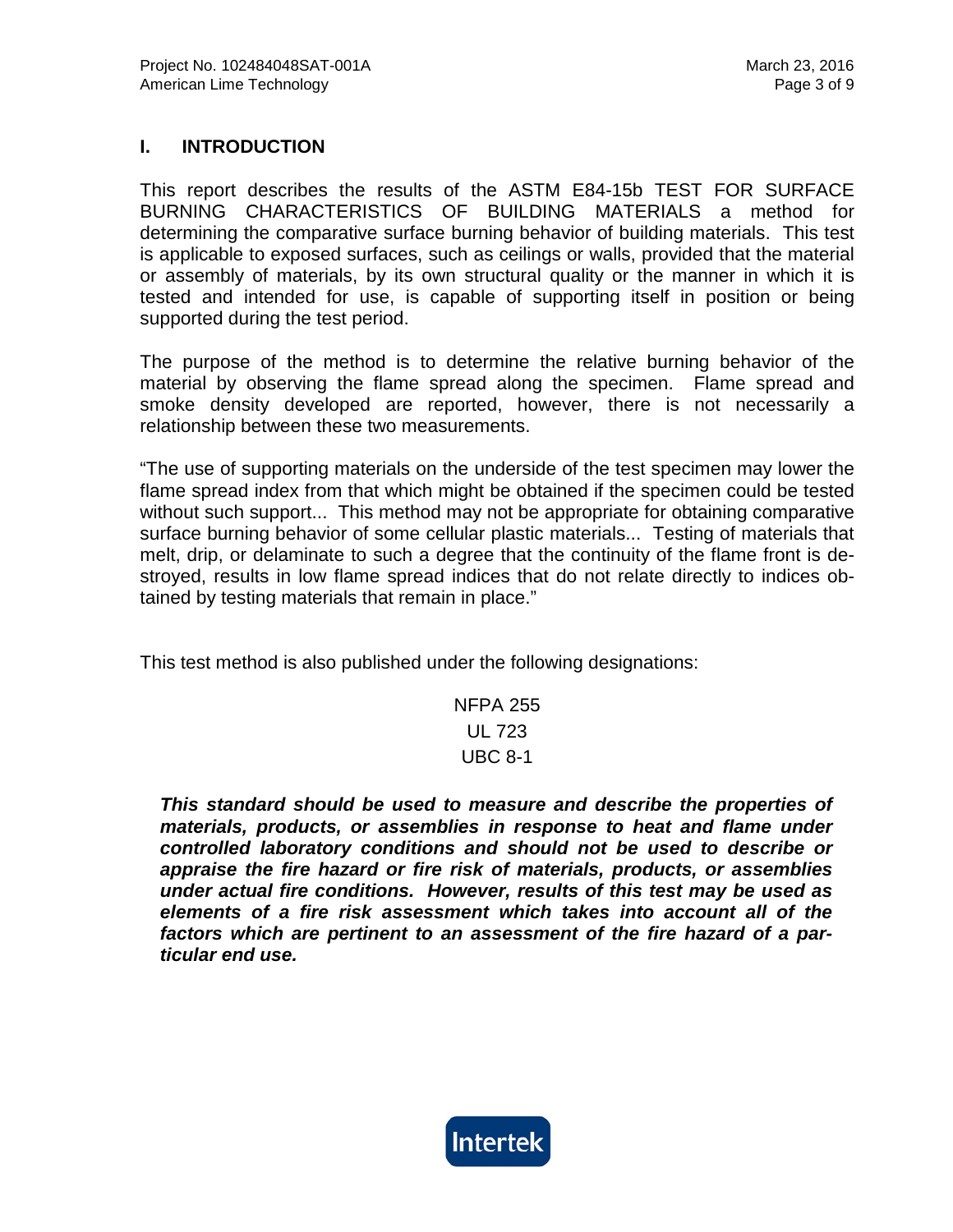## **II. PURPOSE**

The ASTM E84 (25 foot tunnel) test method is intended to compare the surface flame spread and smoke developed measurements to those obtained from tests of mineral fiber cement board and select grade red oak flooring. The test specimen surface (18 inches wide and 24 feet long) is exposed to a flaming fire exposure during the 10 minute test duration, while flame spread over its surface and density of the resulting smoke are measured and recorded. Test results are presented as the computed comparisons to the standard calibration materials.

The furnace is considered under calibration when a 10 minute test of red oak decking will pass flame out the end of the tunnel in five minutes, 30 seconds, plus or minus 15 seconds. The fiber cement board which complies with Annex A3 of the ASTM E 84 standard forms the zero point for both flame spread and smoke developed indexes, while the red oak flooring smoke developed index is set as 100.

#### **III. TEST PROCEDURE**

The tests were conducted in accordance with the procedures outlined in the ASTM E84. The specimens are placed directly on the tunnel ledges. As required by the standard, one or more layers of 0.25 inch thick reinforced concrete board are placed on top of the test sample between the sample and the tunnel lid. After the test, the samples are removed from the tunnel, examined and disposed of.

#### **IV. REVISION SUMMARY**

| <b>DATE</b>    | <b>SUMMARY</b> |
|----------------|----------------|
| March 23, 2016 | Original       |
|                |                |
|                |                |

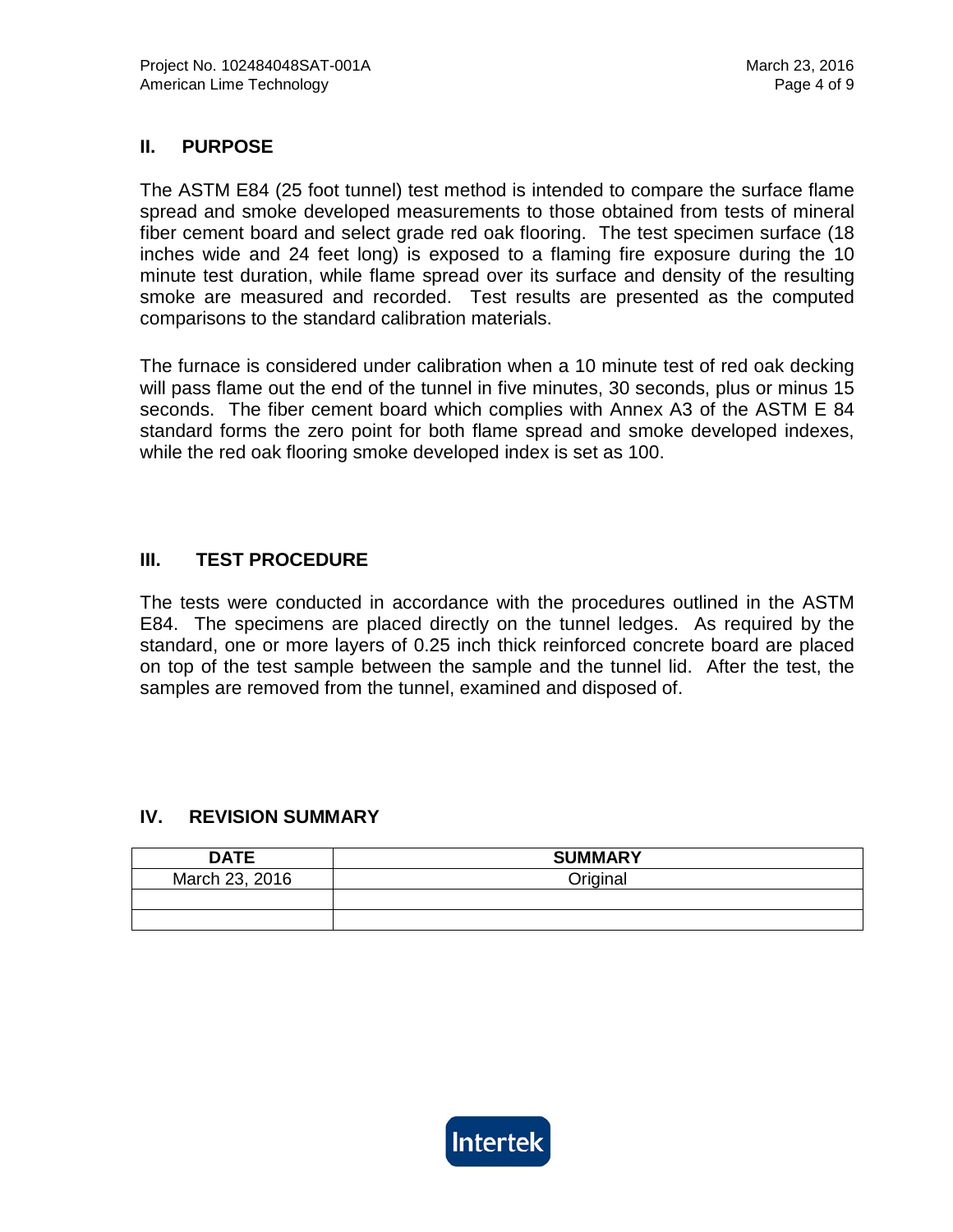## **V. DESCRIPTION OF TEST SPECIMENS**

| Date Received:                        | 3/7/2016 |
|---------------------------------------|----------|
| Date placed in the conditioning room: | 3/7/2016 |
| Conditioning (73°F & 50% R.H.):       | 8 days   |
| Specimen Width (in):                  | 24       |
| Specimen Length (ft):                 | 24       |
| Specimen Thickness (in):              | 4        |
| Total Specimen Weight (lbs):          | 324      |

#### **Specimen Description:**

The specimen was described by the client as "Biocomposite Cementitious Wall System".

The 24 ft. long test specimen consisted of six 4 ft. long lime coated hemp panels.

The product was received by our personnel in good condition and given an identification number of SAT1603071853-001.

#### **Mounting Method:**

The specimen was supported by rods and wire. The specimen was the same on both sides.

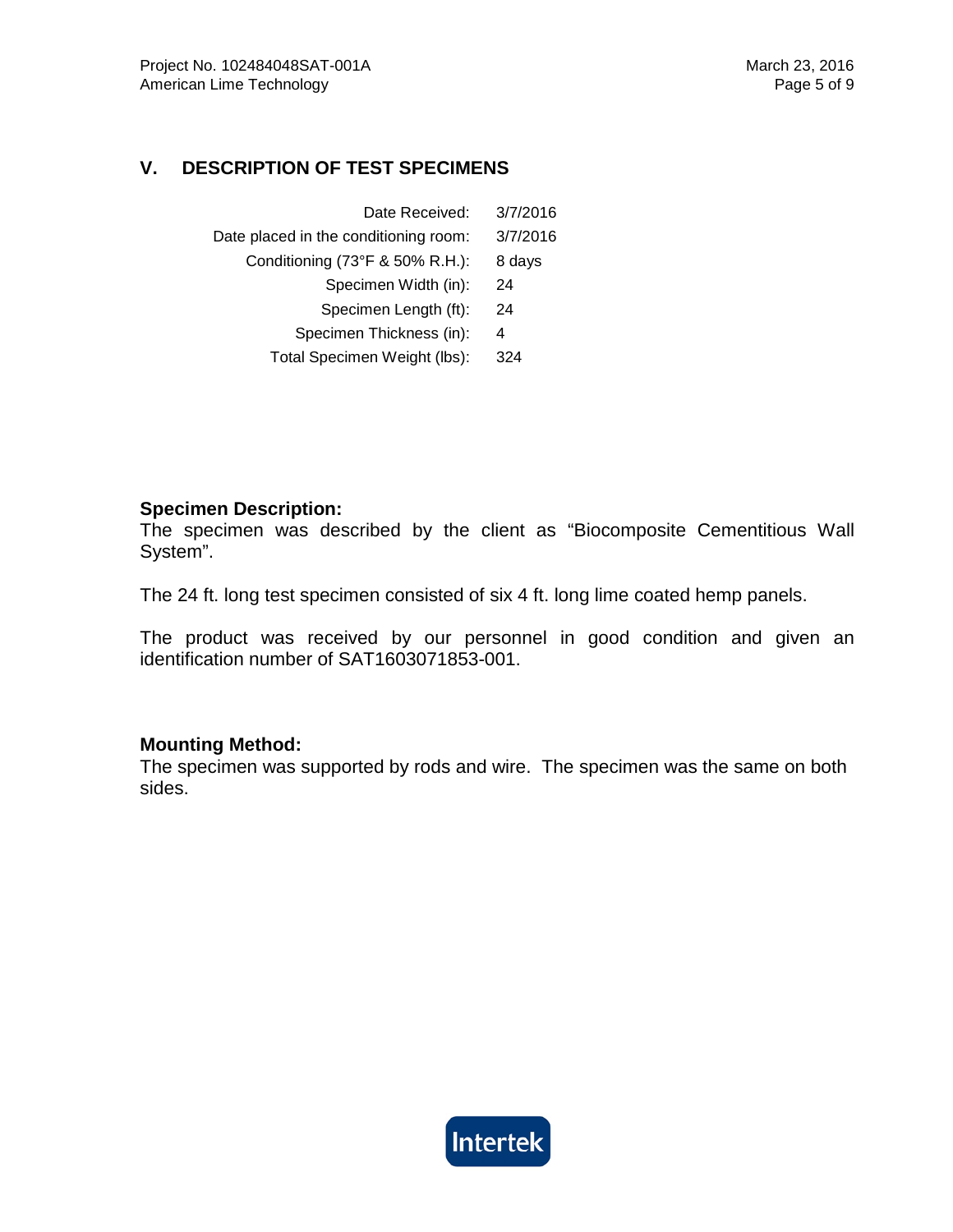## **VI. TEST RESULTS & OBSERVATIONS**

The test was conducted on March 15, 2016 and witnessed by Tai Olson of American Lime Technology.

The test results, computed on the basis of observed flame front advance and electronic smoke density measurements are presented in the following table.

| <b>Test Specimen</b> | <b>Flame Spread</b><br><b>Index</b> | <b>Smoke Developed</b><br><b>Index</b> |
|----------------------|-------------------------------------|----------------------------------------|
| "ALT Hemcrete"       |                                     |                                        |

The data sheets are included in Appendix A. These sheets are actual print-outs of the computerized data system which monitors the tunnel furnace, and contain all calibration and specimen data needed to calculate the test results.

## **VII. OBSERVATIONS**

**During the test, the specimen was observed to behave in the following manner.**

| Time      |                                  |
|-----------|----------------------------------|
| (min:sec) | <b>Observations</b>              |
| 0:00      | The test burners were turned on. |
| 0:27      | The specimen began to discolor.  |
| 2:31      | The specimen began to flake.     |
| 10:00     | The test burners were shut off.  |

#### **After the test, the specimen was observed to be damaged as follows:**

| <b>Distance</b><br>(FEET) | <b>Damage Descriptions</b>                                      |
|---------------------------|-----------------------------------------------------------------|
| $0 - 5$                   | The specimen was observed to be heavily charred and bleached.   |
| $5 - 9$                   | The specimen was observed to be charred and heavily discolored. |
| $9 - 24$                  | The specimen was observed to be discolored.                     |

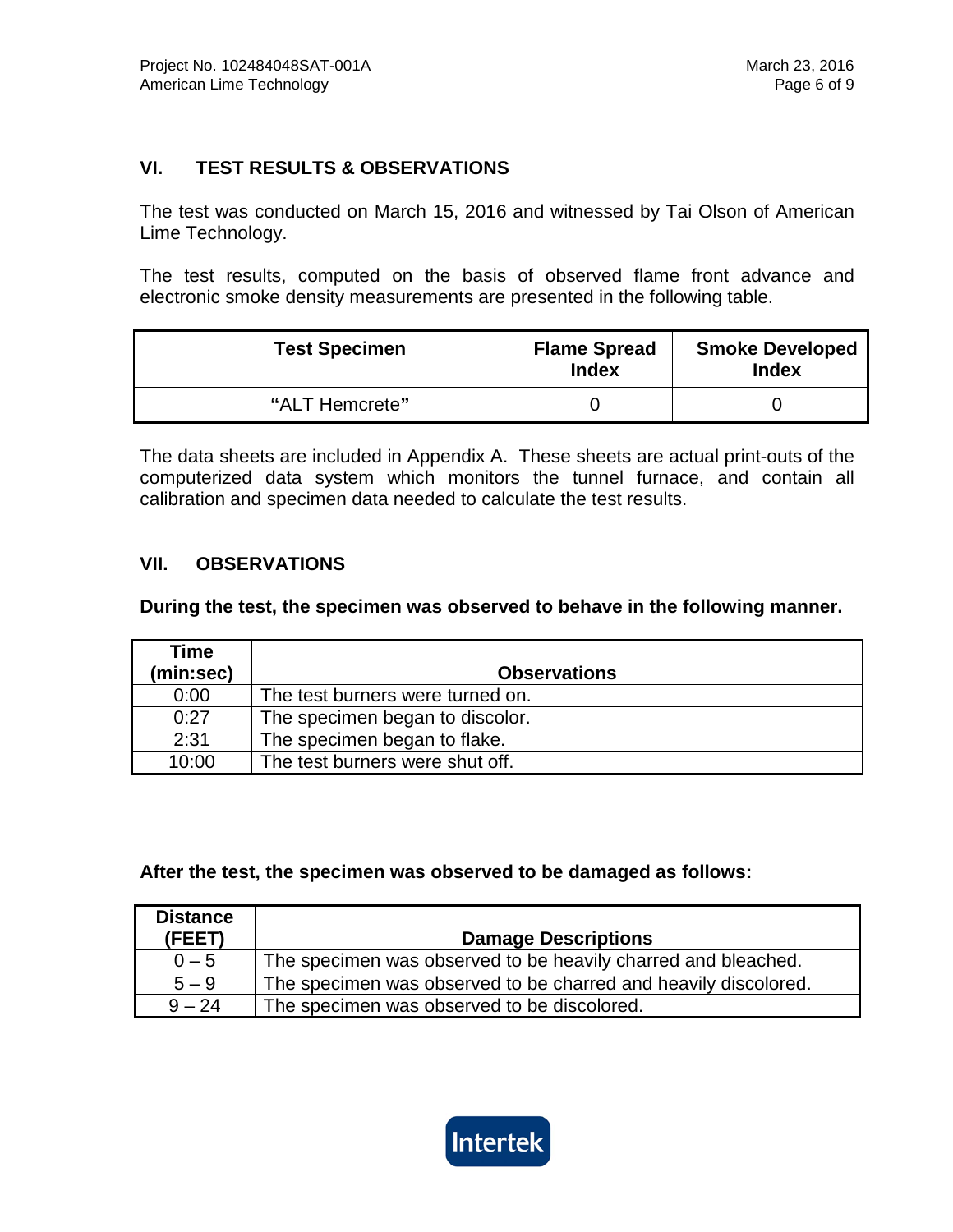## **APPENDIX A ASTM E84 DATA SHEETS**

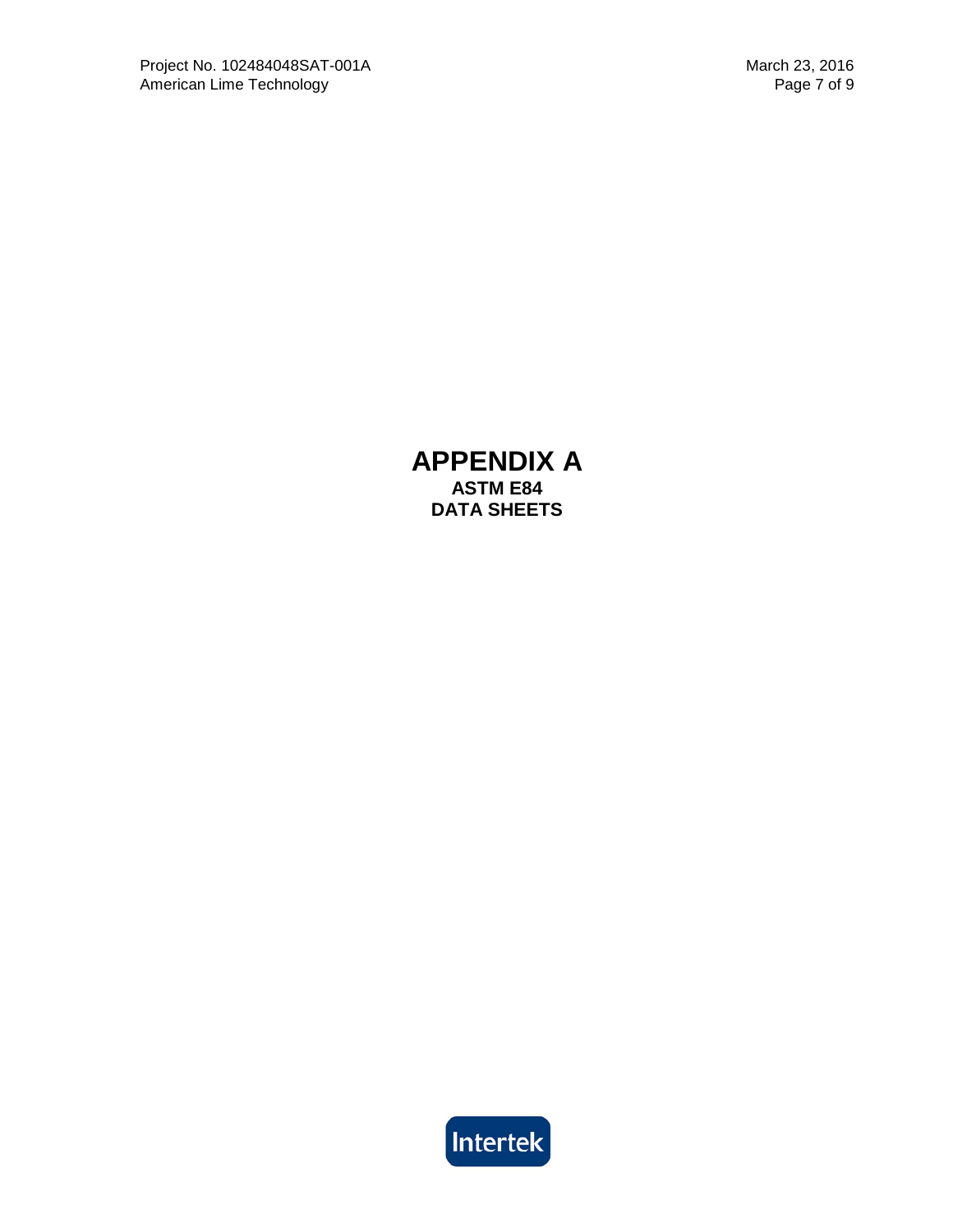**TEST RESULTS** 

#### **FLAMESPREAD INDEX: 0**

#### **SMOKE DEVELOPED INDEX: 0**

**SPECIMEN DATA...** 

Time to Ignition (sec): 0 Time to Max FS (sec): 0 Maximum FS (feet): 0.0 Time to 980 F (sec): Never Reached Time to End of Tunnel (sec): Never Reached Max Temperature (F): 549 Time to Max Temperature (sec): 588 Total Fuel Burned (cubic feet): 48.28

> FS\*Time Area (ft\*min): 0.2 Smoke Area (%A\*min): 0.7 Unrounded FSI: 0.1

**CALIBRATION DATA...** 

Time to Ignition of Last Red Oak (Sec): 40.0 Red Oak Smoke Area (%A\*min): 64.9